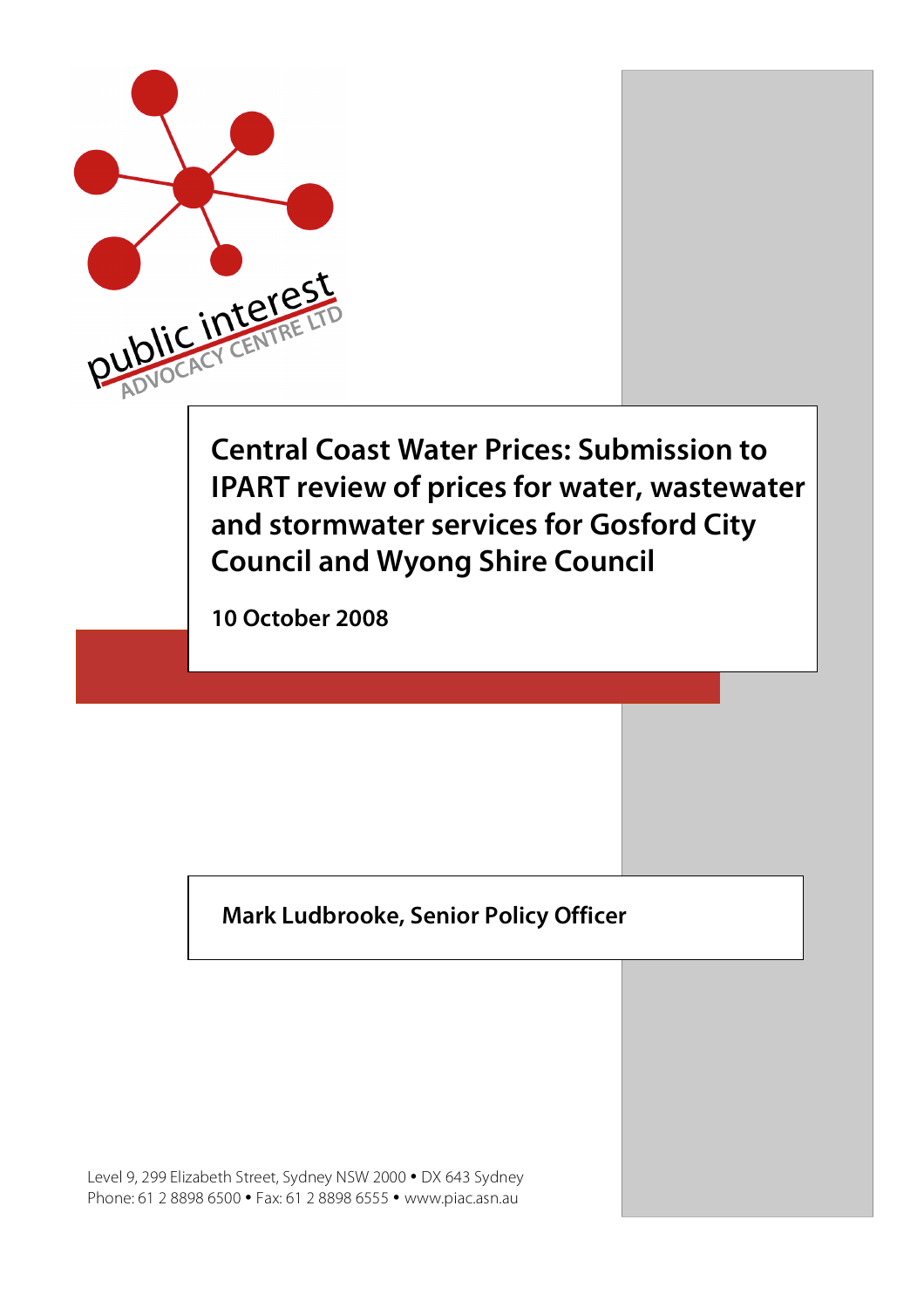### **The Public Interest Advocacy Centre**

The Public Interest Advocacy Centre (PIAC) is an independent, non-profit law and policy organisation that seeks to promote a just and democratic society by making strategic interventions on public interest issues.

PIAC identifies public interest issues and, where possible and appropriate, works co-operatively with other organisations to advocate for individuals and groups affected.

In making strategic interventions on public interest issues PIAC seeks to:

- expose unjust or unsafe practices, deficient laws or policies;
- promote accountable, transparent and responsive government;
- encourage, influence and inform public debate;
- promote the development of law—both statutory and common—that reflects the public interest; and
- develop community organisations to pursue the interests of the communities they represent.

Established in July 1982 as an initiative of the Law Foundation of New South Wales, with support from the NSW Legal Aid Commission, PIAC was the first, and remains the only, broadly based public interest legal centre in Australia. Financial support for PIAC comes primarily from the NSW Public Purpose Fund and the Commonwealth and State Community Legal Centre Funding Program. PIAC also receives funding from the NSW Government Department of Energy and Water for its work on utilities, and from Allens Arthur Robinson for its Indigenous Justice Program. PIAC also generates income from project and case grants, seminars, consultancy fees, donations and recovery of costs in legal actions.

### **Energy + Water Consumer Advocacy Program (EWCAP)**

This Program was established at PIAC as the Utilities Consumers' Advocacy Program in 1998 with NSW Government funding. The aim of the Program is to develop policy and advocate in the interests of low income and other residential consumers in the NSW energy and water markets. PIAC receives policy input to the Program from a community-based reference group whose members include:

- Council of Social Service of NSW (NCOSS);
- Combined Pensioners and Superannuants Association of NSW (CPSA);
- Park and Village Service;
- Ethnic Communities Council NSW;
- Rural and remote consumers;
- Institute of Sustainable Futures, University of Technology;
- Indigenous consumer representative; and
- Western Sydney Community Forum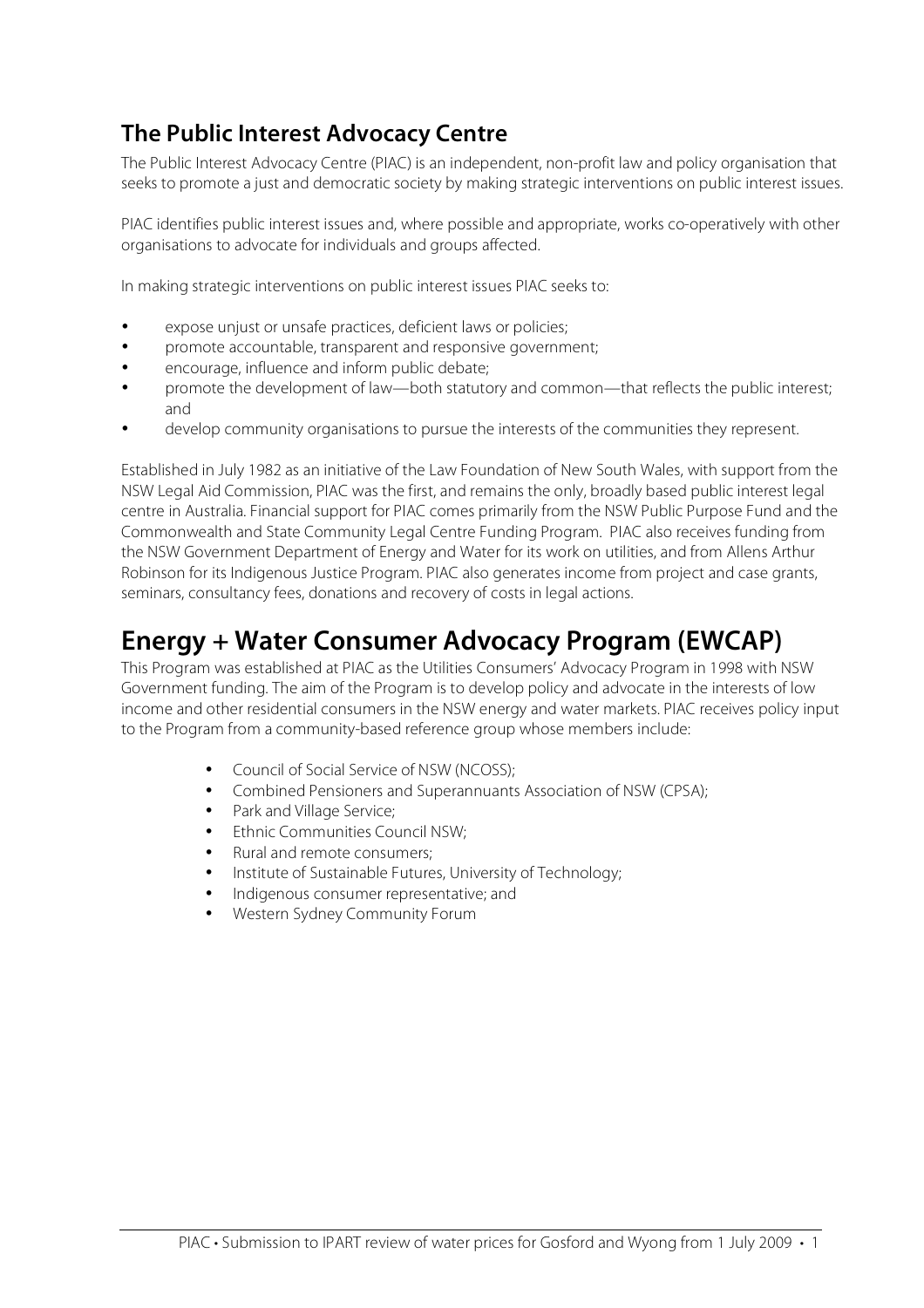# **1. Introduction**

PIAC welcomes the opportunity to provide comment on the Independent Pricing and Regulatory Tribunal (IPART) review of prices for water, wastewater, and stormwater services for Gosford City Council and Wyong Shire Council.

PIAC takes this opportunity to express concern about the impact of water price increases on low-income and other disadvantaged residents of the Central Coast. In the absence of the provision of adequate information from the local councils themselves, PIAC also recommends a suite of social support programs that Gosford Council and Wyong Council should employ to assist residents to manage higher water bills. This submission also seeks to draw IPART's attention to several factors that may negate the need to approve price increases to the extent proposed by both Gosford Council and Wyong Council, such as their capacity to undertake proposed capital expenditure programs.

### **2. Proposed price increases**

Gosford Council states that its pricing proposal would increase the average residential property bill by 37 per cent or \$304 over the next four years<sup>1</sup>. Wyong Council indicates that its price path would add 19 per cent or \$154 to the average residential property bill over the same period<sup>2</sup>. PIAC is concerned that both of these proposals represent an increase above the forecast consumer price index.

PIAC also notes that neither proposal incorporates prospective costs arising from the Tillegra Dam project. So too, they neglect to include the impact of a carbon price following the implementation of the Carbon Pollution Reduction Scheme. PIAC submits that the addition of these costs will see the average water bill increase higher than indicated by either council.

Wyong Council's representation of the impact on the average water bill assumes that household consumption will remain constant over the determination period<sup>3</sup>. This is in spite of the likelihood that water restrictions will be progressively eased<sup>4</sup>. PIAC contends that easing water restrictions is likely to result in increased water consumption and will thus increase the average water bill above the 19 per cent submitted by Wyong Council.

PIAC is also very concerned that Gosford Council's submission may conceal the extent of the impact of its proposal by seeking full cost recovery over an eight year period<sup>5</sup>. If IPART determines this is an inappropriate course of action, it is PIAC's understanding that residents of Gosford may be faced with a much more substantial increase in the price of water over the next four years.

### **3. Impact on consumers**

The Central Coast is home to a large number of low-income residents. The Australian Bureau of Statistics indicates that both Gosford Council<sup>6</sup> and Wyong Council<sup>7</sup> house a greater proportion of aged pensioners than the NSW average<sup>8</sup>. As recent admissions from the Prime Minister, Deputy Prime Minister and Treasurer attest, the current aged pension provides an inadequate income on which to live. Wyong

 $\overline{a}$ <sup>1</sup> Gosford City Council (2008) Submission to Independent Pricing and Regulatory Tribunal of New South Wales Proposal for Water, Wastewater and Stormwater Prices, 55.

<sup>2</sup> Wyong Shire Council (2008) Submission to Independent Pricing and Regulatory Tribunal Price Path from 1 July 2009 – 30 June 2013, 19. 3 Ibid 21.

<sup>4</sup> Ibid Appendix C 7.

<sup>&</sup>lt;sup>5</sup> Gosford City Council, above n 1, v

<sup>6</sup> Australian Bureau of Statistics (2003) National Regional Profile: Gosford <www.abs.gov.au> at 7 October 2008.

<sup>7</sup> Australian Bureau of Statistics (2003) National Regional Profile: Wyong <www.abs.gov.au> at 7 October 2008.

<sup>8</sup> Australian Bureau of Statistics (2003) National Regional Profile New South Wales <www.abs.gov.au> at 7 October 2008.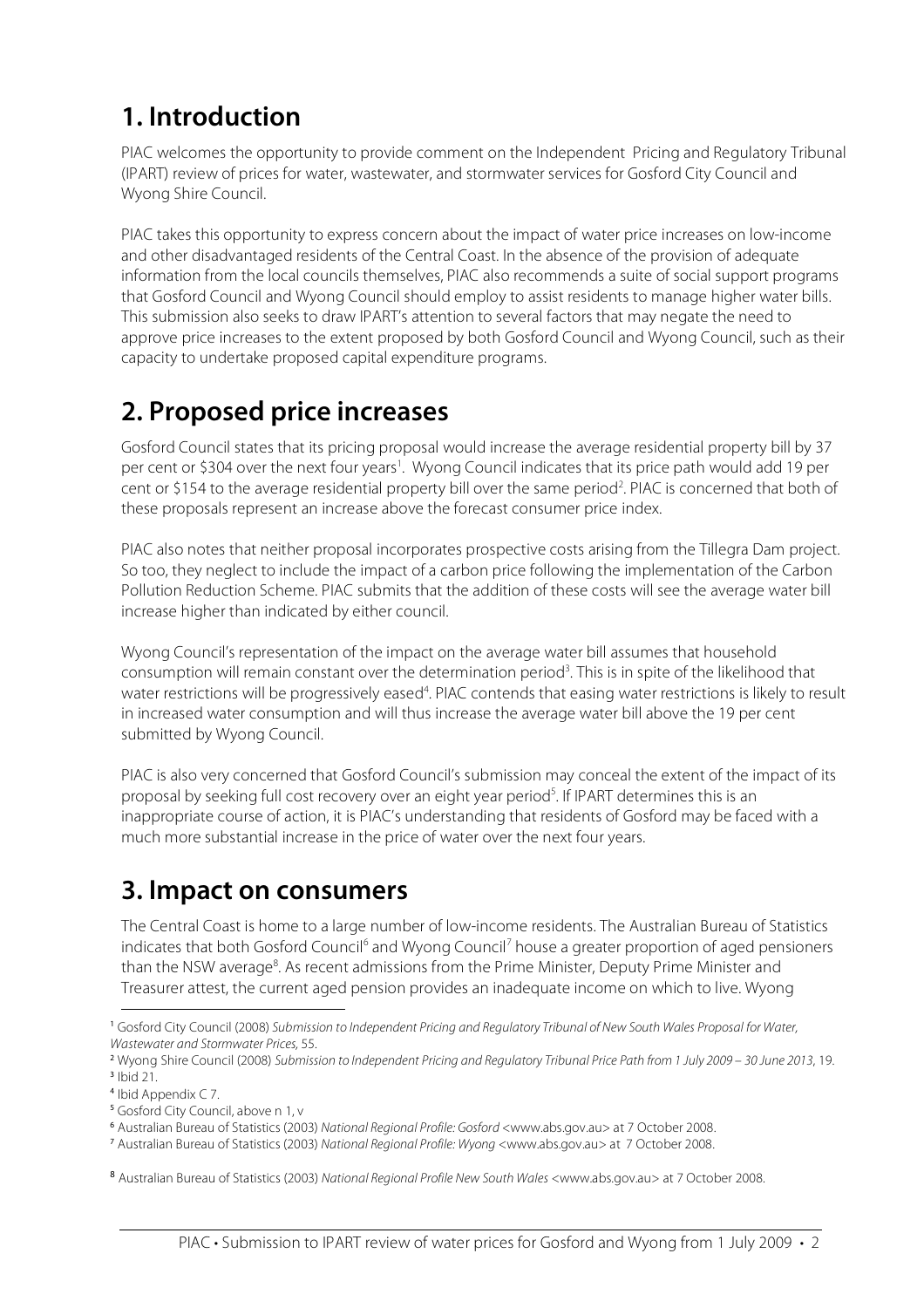Council is also home to a higher proportion of Disability Support Pension recipients, who receive payments equal to the aged pension, than the rest of NSW<sup>9</sup>. The median weekly individual, family and household incomes for residents of both Gosford<sup>10</sup> and Wyong<sup>11</sup> are also substantially lower than the median weekly individual, family and household incomes across the state<sup>12</sup>.

Many low-income residents of Gosford and Wyong are already struggling to make ends meet following recent increases in the price of electricity, food, petrol and housing. PIAC contends that they will in turn experience difficulty absorbing the proposed increases in the price of water. Many of these households also have limited discretionary water usage so have little capacity to reduce consumption and cushion the impact of rising prices. So too, inadequate savings mean they are unlikely to be able to escape price shocks by investing in new water saving appliances and equipment such as washing machines and water tanks.

The Central Coast is also home to a high quantum of caravan park residents who are unable to access pensioner water rebates when water is provided by residential park owners<sup>13</sup>. PIAC submits that they will be particularly adversely affected by water price hikes.

PIAC requests that IPART takes the abovementioned picture into consideration when determining the appropriateness of Gosford Council and Wyong Council pricing proposals.

## **4. Mitigation Measures**

IPART asked Gosford Council and Wyong Council to detail existing and proposed measures to assist residents to adjust to price increases. PIAC was disappointed to discover that neither Council provided the information necessary to permit an assessment of the adequacy of such mitigation measures. It is noted that this is the second time this has occurred: IPART observed that both councils provided less information than IPART would have liked in their submissions for the 2006-2009 determination<sup>14</sup>. PIAC requests that IPART once again requests Gosford and Wyong to provide adequate information about existing and proposed support for customers experiencing hardship.

In spite of this lack of information, PIAC is aware of an inequity in the availability of social support to consumers across New South Wales. A number of programs are available to customers of Sydney Water and Hunter Water that are not extended to customers of water utilities owned and operated by local councils. PIAC thus concurs with Gosford Council's proposal for the development of a state based framework to address hardship issues and urges IPART to include such a recommendation in its final determination.

Until such a framework is implemented, low income and other disadvantaged residents of the Central Coast will require support from Gosford Council and Wyong Council to manage increased water bills. PIAC believes that councils must develop mitigation measures that include the following:

- Vouchers to assist customers experiencing financial difficulty to pay their water bills.
- Water audits to assist low income and large households with high water bills to reduce their water consumption.

 $\overline{a}$ 

Service, unpublished briefing paper at September 2008

<sup>9</sup> Australian Bureau of Statistics, above n 6

<sup>10</sup> Australian Bureau of Statistics (2008) 2006 Census QuickStats: Gosford <www.censusdata.abs.gov.au> at 7 October 2008.

<sup>11</sup> Australian Bureau of Statistics (2008) 2006 Census QuickStats: Wyong <www.censusdata.abs.gov.au> at 7 October 2008.

<sup>12</sup> Australian Bureau of Statistics (2008) 2006 Census QuickStats: New South Wales <www.censusdata.abs.gov.au> at 7 October 2008. <sup>13</sup> Sean Ferns, Park Residents should have access to Government funded rebate and relief schemes for water or electricity, Park and Village

<sup>&</sup>lt;sup>14</sup> Independent Pricing and Regulatory Tribunal (2006) Gosford City Council, Wyong City Council, Prices of Water Supply, Wastewater and Stormwater Services From 1 Jul 2006 to 30 June 2009, IPART, Sydney, 83.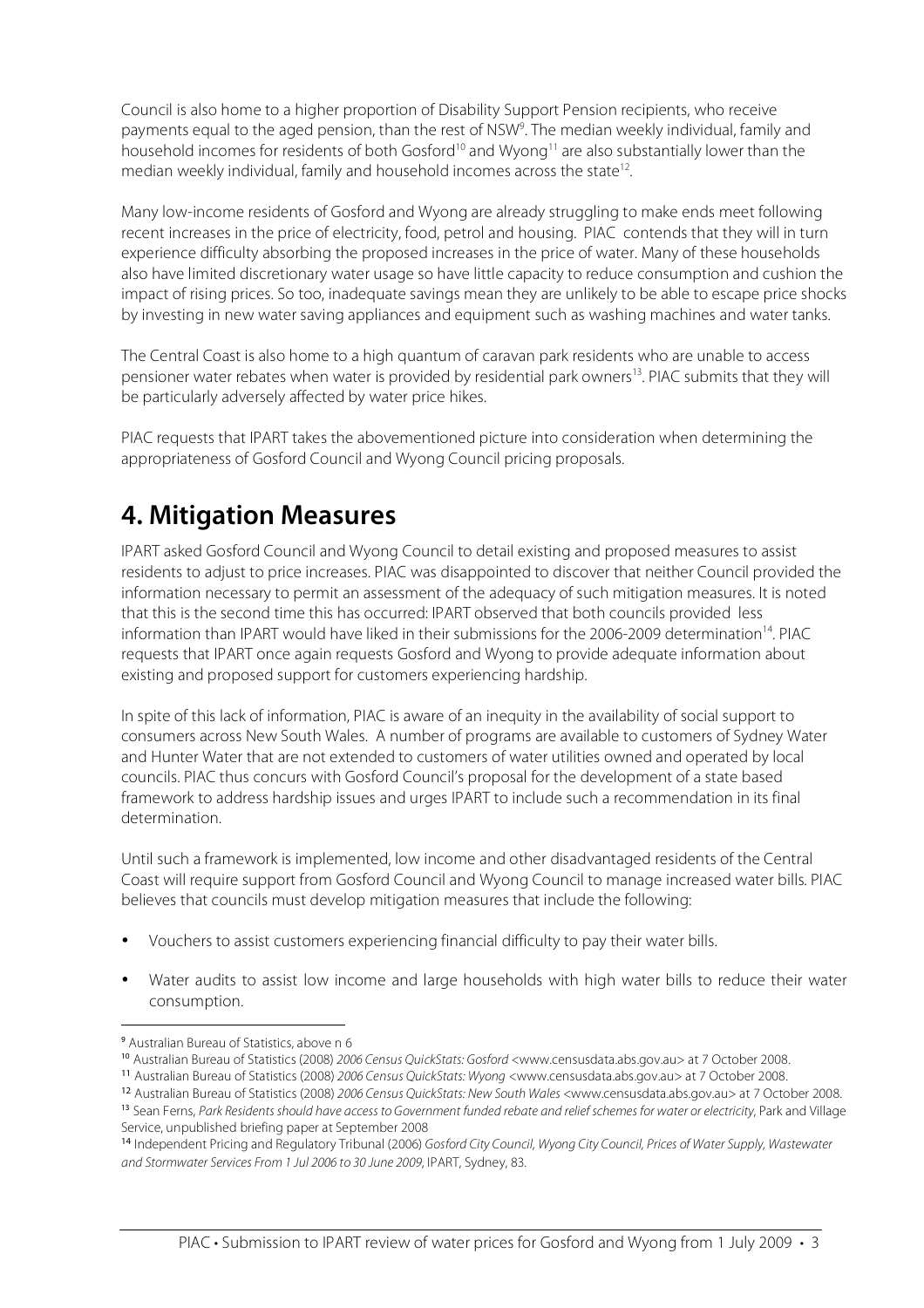- No Interest Loans Schemes that assist residents to purchase water efficient appliances like washing machines.
- Access to Centrepay so that residents can elect to have a small amount of their Centrelink benefits automatically allocated to pay their water bills each fortnight.
- Council membership of the Energy and Water Ombudsman so that consumers have access to a free and independent complaints service.
- Training for council staff to assist them to recognise and respond to customers in financial difficulty including dealing with customers in a sensitive manner, facilitating access to council social support, and referring customers to local community welfare organisations where appropriate.

PIAC is also concerned that the utility of the pensioner water rebate is declining on account of the \$87 cap for water and the \$87 cap for sewerage<sup>15</sup>. Acknowledging that the value of this rebate is prescribed by the Local Government Act, PIAC joins Gosford Council in requesting that IPART recommends an amendment to the Act to increase the pensioner rebate.

PIAC also notes that IPART recently recommended that the New South Wales Government evaluate Sydney Water's current and proposed social programs to ensure that appropriate measures are in place to assist vulnerable consumers to manage price increases<sup>16</sup>. With this in mind, PIAC urges IPART to recommend a review of the adequacy of programs available for residents of Gosford and Wyong.

### **5. Structure of water prices**

#### **5.1 Fixed and volumetric charges**

PIAC rejects any moves to increase fixed water charges because high fixed charges deliver adverse social equity and water conservation outcomes.

Increasing fixed water charges means that households that consume a low volume of water will be forced to pay substantially more than was previously the case. As low-income households tend to be low water consumers they in turn bear a disproportionate burden of high fixed water charges.

By diminishing the opportunity for households to cut water bills, imposing higher fixed charges may also reduce incentives to lower water consumption and thus adversely impact upon water conservation. So too, increasing fixed charges disadvantages households who have already made investments in water saving technology such as rain water tanks.

PIAC understands that fixed charges have been deemed an efficient means of recovering the difference between average costs and marginal costs,<sup>17</sup> but urges IPART to consider its obligations to both customers and ecological development, as per Section 15 of the IPART Act, and endeavour not to increase the fixed proportion of total water bills for residents of Gosford and Wyong.

 $\overline{a}$ <sup>15</sup> Local Government Act 1993 (NSW) s 575.

<sup>&</sup>lt;sup>16</sup> Independent Pricing and Regulatory Tribunal (2008) Review of prices for Sydney Water Corporation's water, sewerage, stormwater and other services from 1 July 2008 Determination and Final Report, IPART, Sydney, 131.

<sup>&</sup>lt;sup>17</sup> Independent Pricing and Regulatory Tribunal (2008) Review of prices for water, wastewater and stormwater services for Gosford City Council and Wyong Shire Council from 1 July 2009 Issues Paper, IPART, Sydney, 35.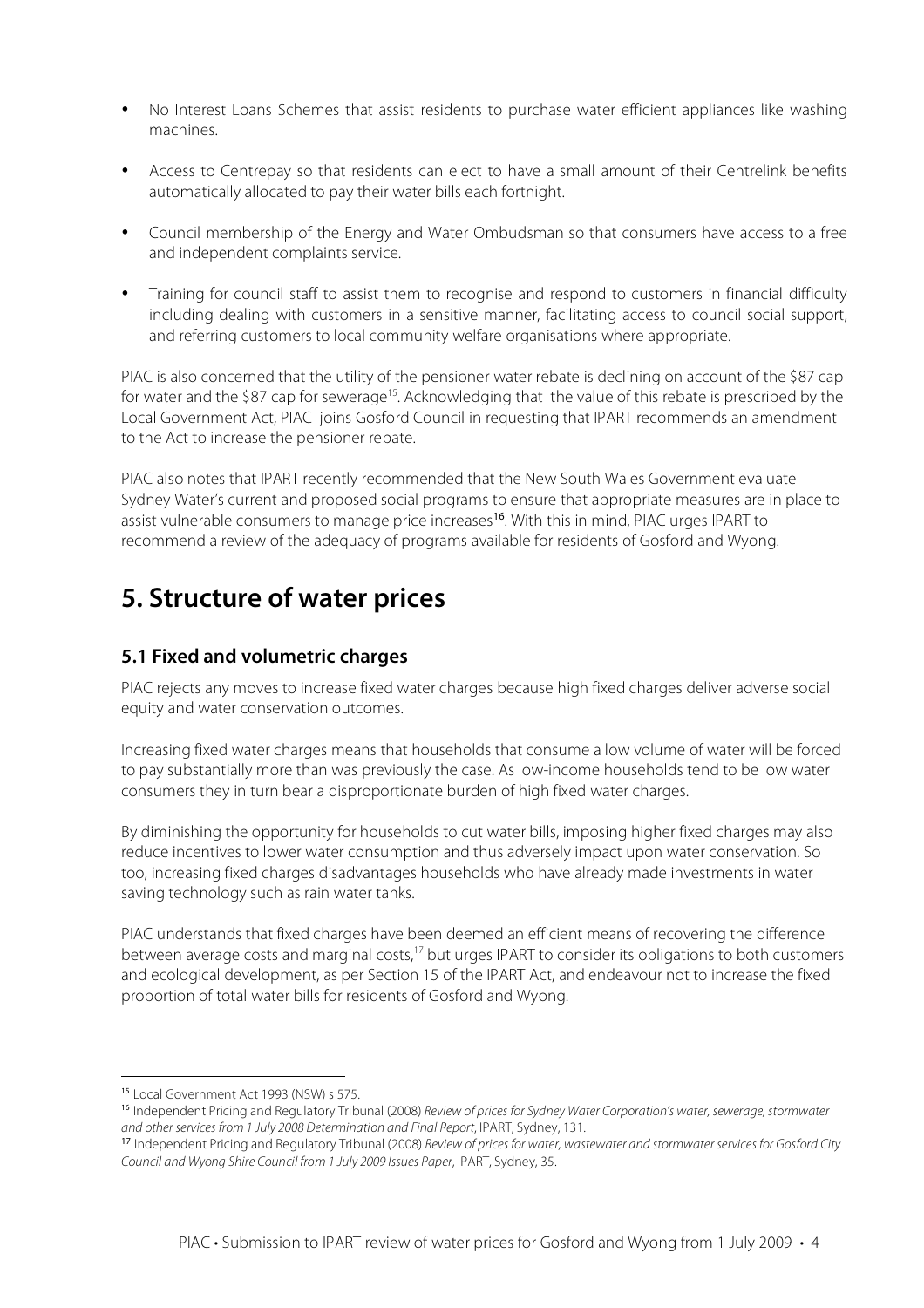#### **5.2 Scarcity Pricing**

PIAC submits that the introduction of scarcity pricing would fail to promote both resident well-being and water security on the Central Coast.

Whilst scarcity pricing purports to reduce water consumption by increasing the price during times of limited supply, PIAC notes that many low-income earners have limited discretionary water use and thus little opportunity to reduce their consumption. As such, they have little choice other than to pay higher water bills. Already struggling with increased electricity, food, petrol and housing costs, many such households can ill afford this additional expense.

At the other end of the income spectrum, an increase in the price of water is unlikely to amend the consumption habits of high-income earners who are sufficiently well resourced to accommodate water price increases.

PIAC also submits that quarterly billing means the price signal on which scarcity pricing relies is unlikely to markedly reduce consumption.

It is also noteworthy that residents of the Central Coast are already paying for water scarcity. Gosford Council and Wyong Council have received and continue to seek approval for revenue to fund new and improved infrastructure and demand management initiatives to secure adequate water supply.

PIAC notes that both Gosford Council and Wyong Council rebuffed scarcity pricing in their respective submissions and requests that IPART also rejects this pricing structure.

#### **5.3 Drainage charges**

Wyong Council seeks permission from IPART to introduce a separate drainage charge<sup>18</sup>. Acknowledging that other water utilities including Sydney Water, Hunter Water and Gosford Council already have a drainage charge, PIAC accepts the legitimacy of this request.

However, there is concern about the amount of the proposed charge. The recent IPART price determination for Sydney Water approved a \$45 per annum charge for residential consumers<sup>19</sup> whilst Hunter Water and Gosford Council have sought \$64<sup>20</sup> and \$66<sup>21</sup> charges for 2009/2010 in their respective submissions to IPART. By comparison, it appears that Wyong Council is proposing a residential property base drainage charge of \$80 per annum<sup>22</sup>. PIAC deems this charge too high and requests that IPART approve a more reasonable drainage charge for local residents.

Acknowledging that Wyong Council currently recoups the costs of drainage services through water service charges and sewerage charges, PIAC submits that this more reasonable drainage charge should be offset by a reduction in the water service and sewerage charge. However, Wyong Council proposes to reduce its water service charge by just \$25.67<sup>23</sup> and its sewerage service by only \$39.68<sup>24</sup>. That is, consumers will be worse off because Council proposes to impose a new separate \$80 drainage charge in place of \$63.35 in drainage charges currently recouped through the water service and sewerage charges. PIAC requests that IPART determines a new drainage charge commensurate with the reduction in water service and sewerage charges.

 $\overline{a}$ <sup>18</sup> Wyong Shire Council, above n 2, 11.

<sup>19</sup> Independent Pricing and Regulatory Tribunal, above n 15, 95-96.

<sup>&</sup>lt;sup>20</sup> Hunter Water Corporation (2008) Submission to IPART on prices to apply from 1 July 2009, 117.

<sup>21</sup> Gosford City Council, above n 1, 52.

<sup>22</sup> Wyong Shire Council, above n 2, 14.

 $23$  Ibid 41.

<sup>24</sup> Ibid 43.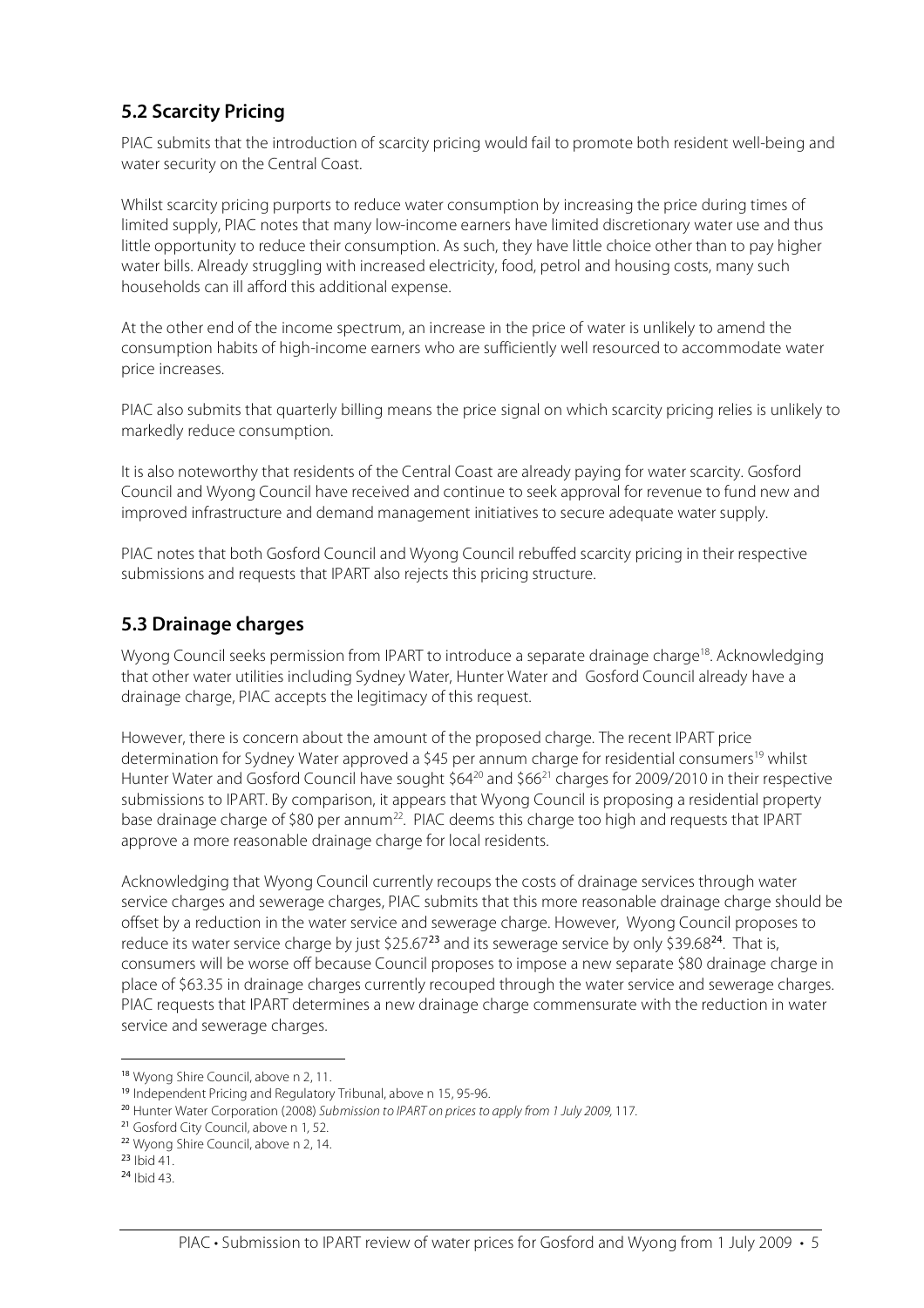## **6. Initial increase**

PIAC concurs with Gosford Council's proposal for a constant price increase over the period so that consumers experience incremental adjustments in their bills instead of large increases that have the potential to bring about added financial stress.

## **7. Carbon Pollution Reduction Scheme**

Gosford Council seeks to pass through to consumers any additional costs incurred on account of the Carbon Pollution Reduction Scheme<sup>25</sup>. PIAC rejects the notion of a complete pass through as it provides no incentive for monopoly water utilities to reduce their own carbon emissions. Instead, PIAC strongly suggests the costs of the scheme should be shared by councils and consumers.

In seeking to make a case for a pass through of Carbon Pollution Reduction Scheme costs, Gosford Council indicates that it expects to have to pay for its fugitive gas emissions. The Department of Climate Change Carbon Pollution Reduction Scheme Green Paper suggests that only the top 1000 emitters or those responsible for more than 25,000 tonnes of pollution each year will be required to purchase and submit permits to cover their emissions<sup>26</sup>. PIAC deems it unlikely that Gosford Council will be amongst the worst 1000 polluters and in turn submits that Council will not incur these additional operating costs.

Gosford Council also suggests that the scheme is likely to increase its fuel costs. PIAC questions this claim based on the Australian Government's commitment to cut taxes to offset the impact of the Carbon Pollution Reduction Scheme on fuel prices during the first three years of the scheme<sup>27</sup>.

PIAC also contends that a pass through should be rejected if the Australian Government determines to provide compensation to assist councils to manage increased costs on account of the Carbon Pollution Reduction Scheme.

### **8. Water restrictions**

Wyong Council has suggested that it will ease water restrictions<sup>28</sup> and notes there is a 50 per cent chance that the system will recover to 47 per cent capacity by 2011 at which time they could be completely removed<sup>29</sup>. Gosford Council makes similar observations about easing and eventually removing water restrictions<sup>30</sup>. This comes in spite of an acknowledgement from Gosford Council that water restrictions have been an effective tool for reducing average demand<sup>31</sup>. It also follows surveys that suggest water conservation initiatives are amongst the top three most important services provided by Council and that 95 per cent of residents recognise saving water should be a high priority<sup>32</sup>.

PIAC supports water restrictions as an effective demand management tool and believes they play an important role in reducing the need for expensive capital investment. It is regrettable that Gosford Council and Wyong Council are each seeking funds to invest in expensive water supply infrastructure at the same

j

<sup>25</sup> Gosford City Council, above n 1, 39.

<sup>&</sup>lt;sup>26</sup> Department of Climate Change (2008) Carbon Pollution Reduction Scheme Green Paper, Australian Government, Canberra, iv

<sup>27</sup> Ibid 16.

<sup>&</sup>lt;sup>28</sup> Wyong Shire Council, above n 2, 26.

 $29$  Ibid C7.

<sup>30</sup> Gosford City Council, above n 1, C1.

<sup>31</sup> Ibid 7-8.

<sup>32</sup> Ibid 12.